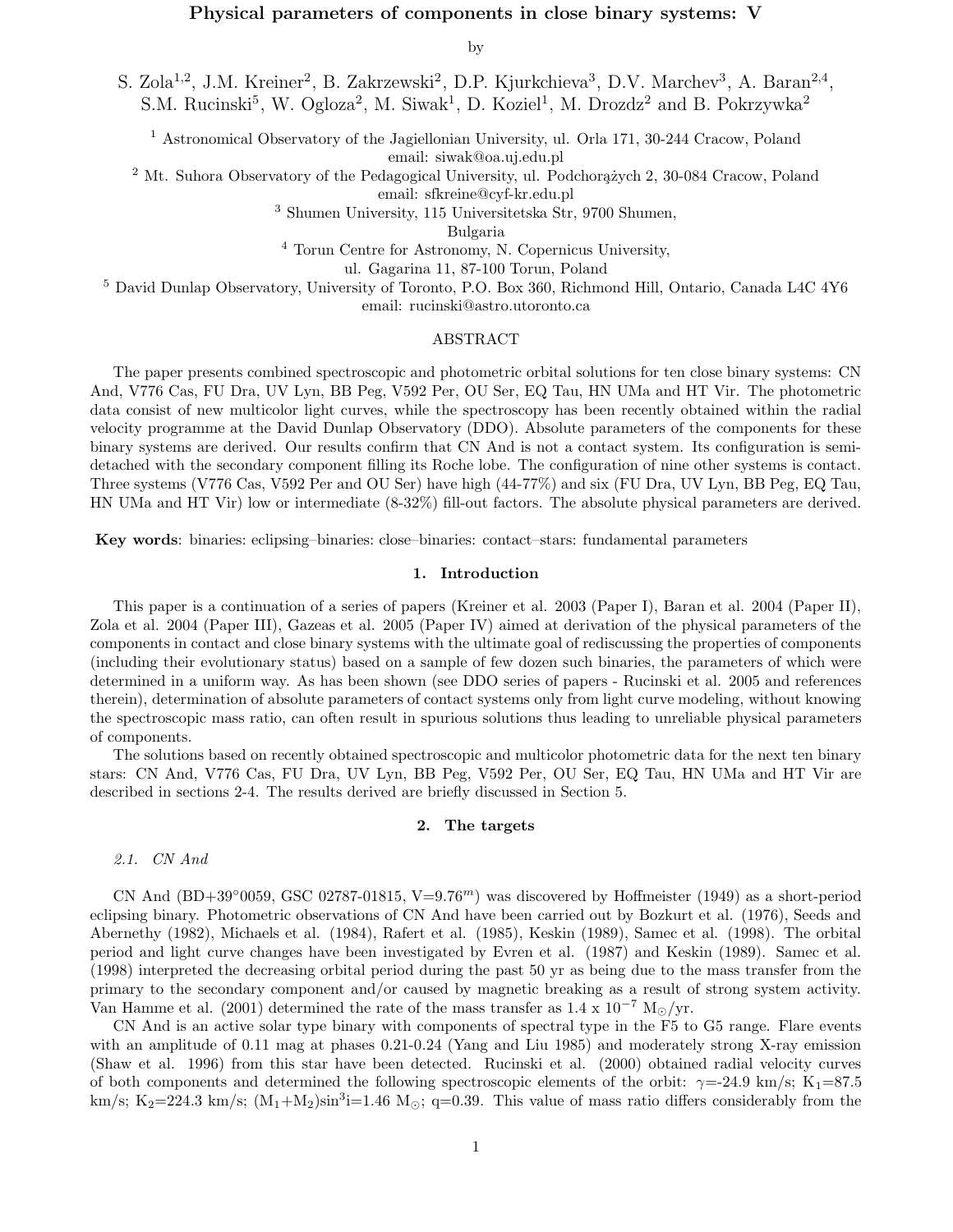| object     | observatory    | dates                                                                 |
|------------|----------------|-----------------------------------------------------------------------|
| CN And     | Mt. Suhora     | $19/20$ , $25/26$ , $29/30$ Aug, $31$ Aug/1 Sep, $3/4$ Sep 2002       |
| $V776$ Cas | Mt. Suhora     | $19/20$ , $24/25$ Oct 2005                                            |
| FU Dra     | Jagiell. Univ. | $27/28$ Feb, $1/2$ , $4/5$ , $13/14$ Mar 2002                         |
| UV Lyn     | Mt. Suhora     | $5/6, 6/7$ Feb 2005                                                   |
| BB Peg     | Mt. Suhora     | $10/11$ Aug, $5/6$ , $6/7$ Oct 2004                                   |
| $V592$ Per | Mt. Suhora     | $2/3, 4/5, 9/10, 10/11$ Dec 2004, 16/17, 28/29 Jan 2005               |
| OU Ser     | Mt. Suhora     | $4/5, 5/6, 6/7$ May 2003                                              |
| EQ Tau     | Mt. Suhora     | $15/16$ Dec 2004, $8/9$ , $9/10$ Jan 2005                             |
| HN UMa     | Mt. Suhora     | $27/28$ Feb 2003                                                      |
| HT Vir     | Mt. Suhora     | 18/19, 19/20, 20/21, 21/22, 22/23, 23/24, April 14/15, 20/21 May 2004 |

Table 1: Journal of photometric observations

photometric estimates ( 0.5<q<0.8) of Kaluzny (1983) and Rafert et al. (1985). Rucinski et al. (2000) concluded that CN And looks either like a typical contact binary of A sub-type or it could be a very close semidetached binary. Recently, Cicek, et al. (2005) obtained new BVR light curves and computed absolute elements of the components. They concluded that CN And is almost a contact binary and the components fill about 99% of their Roche lobes.

According to Kaluzny (1983) CN And is a promising candidate for identification as a W UMa-type system caught in a phase of poor thermal contact, a phase predicted by the thermal relaxation oscillation theory (Lucy and Wilson 1979).

2.2. V776 Cas

V776 Cas (BD+69°0121, HIP 8821, V=9.00<sup>m</sup>) is the brighter member of the visual binary ADS 1485. The companion, at separation of 5.38 arcsec, is 2 mag fainter than the contact binary. V776 Cas was discovered as an eclipsing binary with a small amplitude by the Hipparcos mission (ESA, 1997). It appeared in Duerbeck (1997) as V778 Cas with twice the actual period, spectral type F0, B-V=0.525 and variability range of 8.94-9.09 mag in V. The star was observed photometrically by Gomez-Forrellad et al. (1999) who assumed the star to be an EW-type binary undergoing marginal eclipses or an ellipsoidal variable. Their V light curve showed the primary minimum being deeper than the secondary by 0.04 mag, two almost equal in height maxima and the amplitude of variability of about 0.19 mag. Rucinski et al. (2001) obtained the first spectroscopic orbit of V776 Cas:  $\gamma = -24.7$ km/s; K<sub>1</sub>=32 km/s; K<sub>2</sub>=245.3 km/s; q=m<sub>c</sub>/m<sub>h</sub>=0.13; (M<sub>1</sub>+M<sub>2</sub>)sin<sup>3</sup>i=0.975 M<sub>o</sub>. They found that the spectral type of the system is F2V and that it belongs to the A sub-class of the contact binaries. A photometric study of this system was published by Djurašević et al. (2004).

### 2.3. FU Dra

The contact binary FU Dra (HIP 076272, GSC 04181-00673,  $V=10.55<sup>m</sup>$ ) was discovered by the Hipparcos mission. The system has a large proper motion. Rucinski et al. (2000) found that FU Dra belongs to the W-type subgroup with spectral type F8V and obtained the following spectroscopic elements of the orbit of FU Dra:  $\gamma=$ 11.4 km/s; K<sub>1</sub>=70.4 km/s; K<sub>2</sub>=280.8 km/s; q=0.251; (M<sub>1</sub>+M<sub>2</sub>)sin<sup>3</sup>i=1.38 M<sub>0</sub>. Vanko et al. (2001) obtained new photoelectric and CCD observations and determined the absolute parameters of the system.

2.4. UV Lyn

UV Lyn (BD+38°1992, HIP 44455, V=9.58<sup>m</sup>) was discovered to be variable by Kippenhahn (Geier et al. 1955). Kuklin (1961) and Strohmeier et al. (1964) found 1.2 day periodicity, but later Strohmeier suspected the period to be incorrect. Bossen (1973) classified UV Lyn as a W UMa type binary with a period of 0.415 day and maxima of unequal brightness. On the basis of the light curve analysis Markworth and Michaels (1982) found that the star is a contact system with an inclination i=68 $\degree$  and a mass ratio q=0.526. Zhang et al. (1995) found a slow increase of the orbital period (confirmed later by Vanko et al. 2001). They explained the change of the period by mass transfer from the secondary to the primary component. Lu and Rucinski (1999) obtained the first spectroscopic orbit of UV Lyn:  $\gamma$ =-0.3 km/s; K<sub>1</sub>=86.5 km/s; K<sub>2</sub>=235.7 km/s; q=0.367; (M<sub>1</sub>+M<sub>2</sub>)sin<sup>3</sup>i=1.44 M<sub>0</sub>.

## 2.5. BB Peg

BB Peg (HIP 110493, GSC 01682-01542,  $V=11.6<sup>m</sup>$ ) was discovered by Hoffmeister (1931). Its period was re-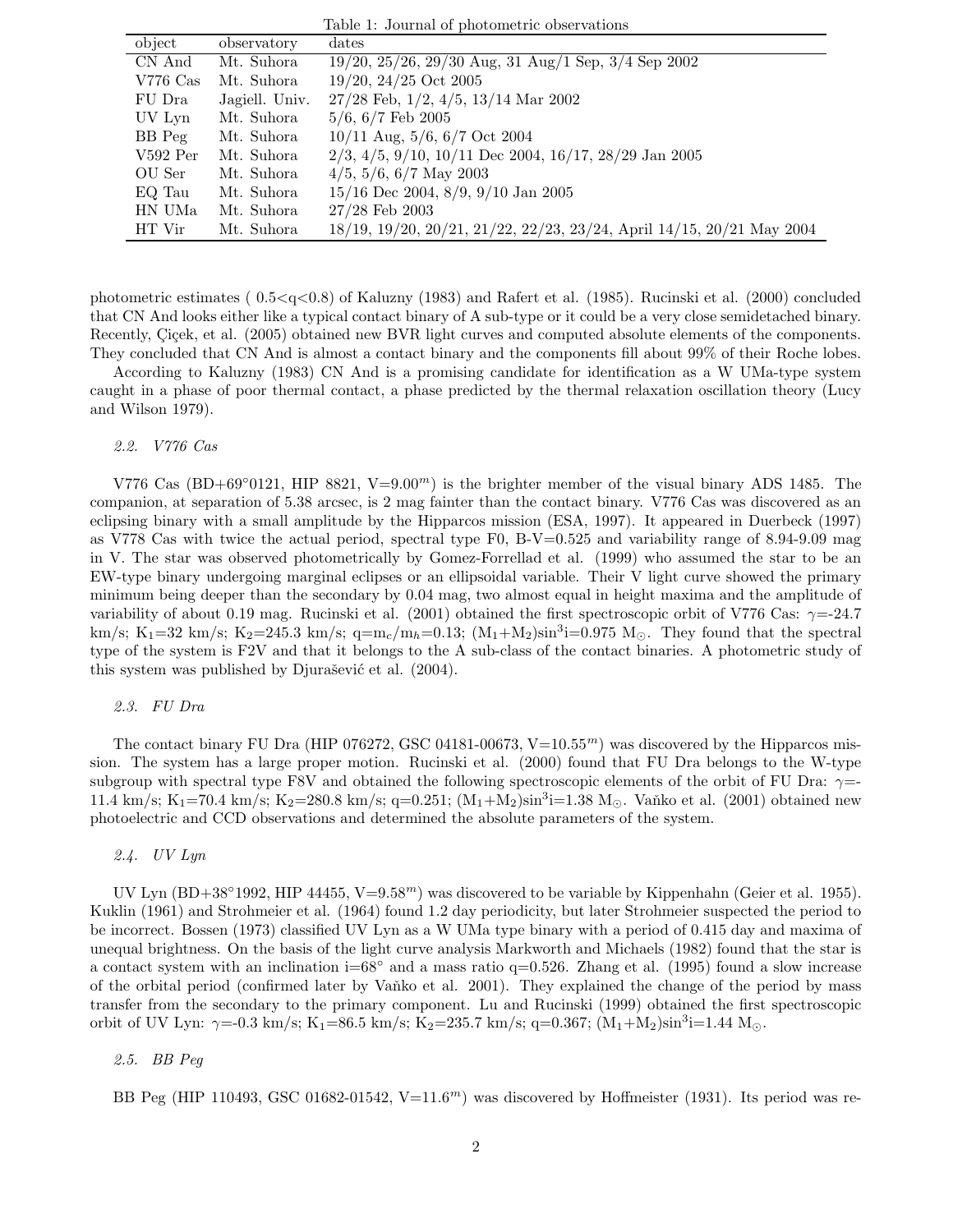| star       | reference epoch (HJD) | period (days) | comparison star |
|------------|-----------------------|---------------|-----------------|
| CN And     | 2452500.1210          | 0.4627899     | GSC 02786-01556 |
| $V776$ Cas | 2452932.4339          | 0.44041574    | GSC 04314-00449 |
| FU Dra     | 2452338.5183          | 0.3067171     | GSC 04181-01726 |
| UV Lyn     | 2453407.3606          | 0.41498402    | GSC 02983-01770 |
| BB Peg     | 2453228.4574          | 0.361501      | GSC 01682-01444 |
| $V592$ Per | 2453399.3400          | 0.715722      | GSC 02897-00882 |
| OU Ser     | 2452500.0710          | 0.296759      | GSC 01487-00941 |
| EQ Tau     | 2453354.5303          | 0.341348      | GSC 01800-02137 |
| HN UMa     | 2452698.3008          | 0.382525367   | GSC 02522-00553 |
| HT Vir     | 2453117.4702          | 0.407671      | GSC 00311-01613 |

Table 2: Linear ephemerides used for phase calculation and comparison stars used in our observations

Table 3: Search ranges of the adjusted parameters

| System        | $i(\text{deg})$ | $T_2(K)$  | $\Omega_1 = \Omega_2$ | $L_1$        |
|---------------|-----------------|-----------|-----------------------|--------------|
| CN And        | 60-90           | 4800-6400 | $2.00 - 4.00$         | $6.0 - 13.5$ |
| $V776$ Cas    | $30 - 70$       | 5000-7200 | 1.80-2.50             | $2.0 - 12.5$ |
| FU Dra        | 60-90           | 5000-6500 | $7.00 - 8.50$         | $0.1 - 8.5$  |
| UV Lyn        | 50-90           | 5000-6500 | 5.40-7.50             | $2.5 - 7.0$  |
| <b>BB</b> Peg | 60-90           | 4500-6600 | $5.00 - 8.00$         | $2.0 - 8.0$  |
| $V592$ Per    | 80-90           | 5800-6800 | 2.20-2.90             | $4.0 - 8.0$  |
| OU Ser        | $40 - 70$       | 5000-7000 | $2.06 - 2.50$         | $5.0 - 12.0$ |
| EQ Tau        | 60-90           | 5000-6000 | $2.10 - 3.30$         | $5.5 - 12.5$ |
| HN UMa        | 40-60           | 5700-6500 | $2.00 - 2.20$         | $5.0 - 13.5$ |
| HT Vir        | 50-90           | 5000-6500 | 3.30-6.00             | $3.0 - 12.5$ |

vised by Whitney (1959) to be 0.3515 day. The BV observations of Cerruti-Sola et al. (1981) revealed a variable degree of asymmetry from the yellow to the blue light curve and a phase shift of the secondary minimum. They classified BB Peg as a contact system of the W sub-type with the fill-out parameter of 37%. Leung et al. (1985) solved their light curves and derived a photometric mass ratio of 0.356 and the fill-out factor of 12%. The UBV data of Awadalla (1988) showed variable depth of the primary eclipse that is a total occultation and an increase of the orbital period. These features were explained by the existence of dark spots on the secondary star near the  $L_1$ point. Hrivnak (1990) obtained the first spectroscopic value of the mass ratio  $q=0.34$ , later re-determined to be q=0.36 by Lu and Rucinski (1999). Other orbital elements were:  $\gamma=29.9 \text{ km/s}; K_1=59.5 \text{ km/s}; K_2=263.3 \text{ km/s};$  $(M_1+M_2)\sin^3i=1.86$  M<sub> $\odot$ </sub>.

### 2.6. V592 Per

The variability of V592 Per (BD+39°1054, HIP 022050, V=8.37<sup>m</sup>) was discovered by Hipparcos. The star has been known to posses a near visual companion (Heintz 1990). Grenier et al. (1999) estimated the spectral type as F2IV, in agreement with the value  $(B-V)=0.35$  from the Tycho-2 data (Hog et al. 2000). Douglas et al. (2000) and Prieur et al. (2001) obtained specle observations of the triple system. Rucinski et al. (2005) re-discovered the visual companion spectroscopically. Although it is fainter than the close binary, its spectral features are well defined due to their sharpness. The contribution of the companion to the total light of the system was estimated to be about 40%. Rucinski et al. (2005) obtained the first spectroscopic orbit of V592 Per:  $\gamma=27.9$  km/s; K<sub>1</sub>=93.7 km/s; K<sub>2</sub>=230 km/s; q=0.408;  $(M_1+M_2)sin^3i=2.52$  M<sub>o</sub>. The new spectroscopic mass ratio value differs considerably from that (q=0.25) derived from the light curve modeling by Selam (2004).

2.7. OU Ser

OU Ser (BD+16°2773, HIP 075269, V=8.25<sup>m</sup>) belongs to the W UMa stars discovered by the Hipparcos mission. It also belongs to the group of high-velocity stars  $(V_{sp}=124.0\pm4.4 \text{ km/s})$ . The large proper motion of OU Ser had been the reason for its inclusion in the survey by Carney et al. (1994) who noted also the broad lines indicating a short-period and the possibility of light variations. Pribulla and Van(2002) published the first ground-based BV photometry of the system. They found that the second maximum was fainter than the first one. This effect was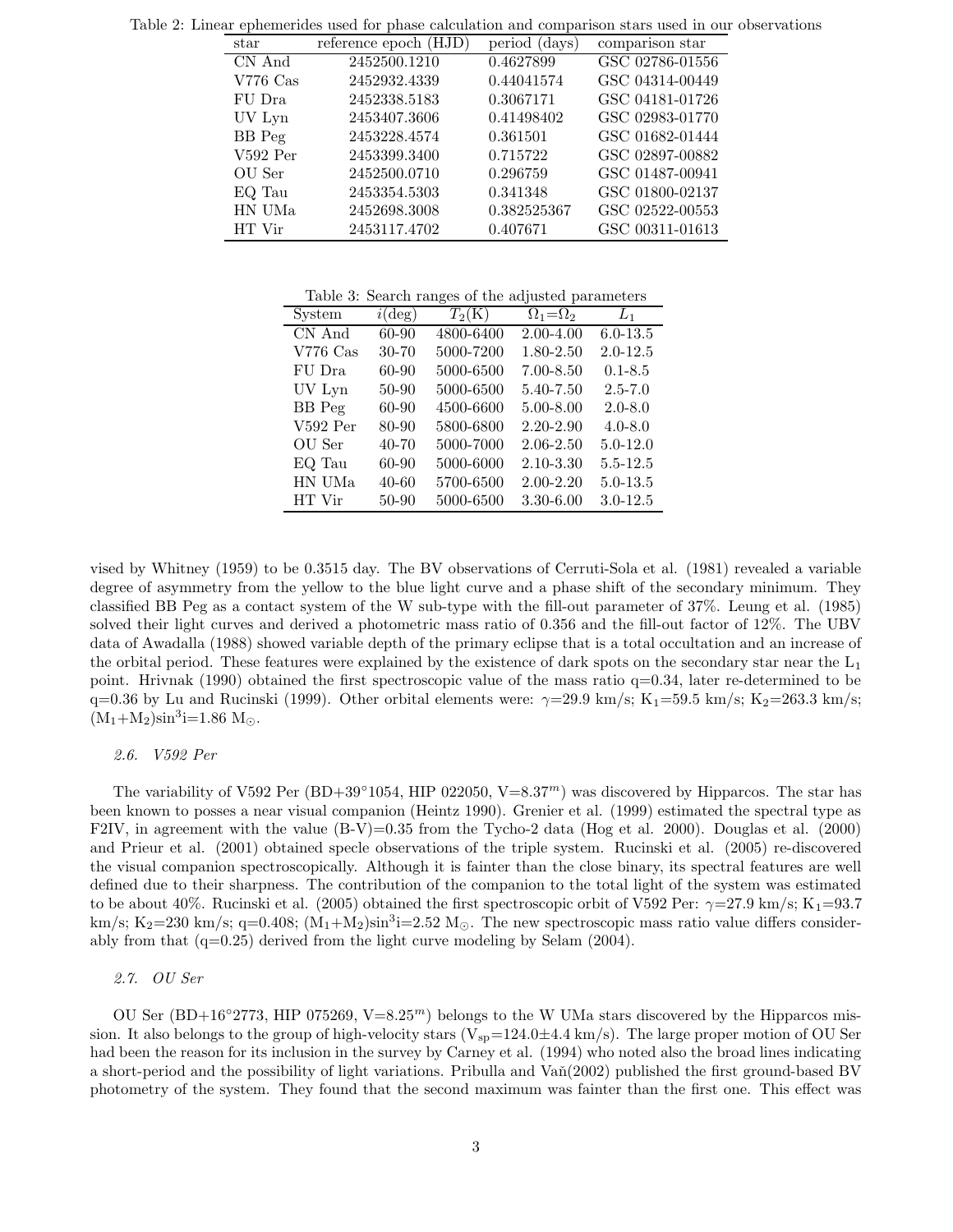

Figure 1: Comparison between theoretical and observed light curves of CN And. Individual observations are shown by dots while lines represent the theoretical light curves.

more pronounced in the B filter. Yesilyaprak (2002) observed OU Ser in the V filter and determined several times of minima. Olsen (1994) obtained Stromgren photometry of the star and derived the spectral type of OU Ser to be G1/G2V. Rucinski et al. (2000) classified the star as F9/G0 and obtained the following spectroscopic elements of the orbit:  $\gamma$ =-64 km/s; K<sub>1</sub>=40.6 km/s; K<sub>2</sub>=234.2 km/s; q=0.173; (M<sub>1</sub>+M<sub>2</sub>)sin<sup>3</sup>i=0.64 M<sub>0</sub>.

# 2.8. EQ Tau

The variability of EQ Tau (GSC 01260-00909,  $V=10.45<sup>m</sup>$ ) was discovered by Tsesevitch (1954). New photometric observations were gathered by Benbow and Mutel (1995) and Buckner et al. (1998). The light curves of EQ Tau published by Yang and Liu (2002) showed a typical O'Connell effect. They also claimed a variable period for this system and classified it as a contact binary of sub-type A. The asymmetry of the light curve was explained by a cool spot. The most recent photometry in UBV filters was obtained by Vaňko et al. (2004). Due to low brightness, EQ Tau was not included as a target in the Hipparcos mission. In the Tycho 2 catalogue it appears with V=11.3 mag and B-V=0.98. Qian and Ma  $(2001)$  found that the orbital period of EQ Tau was decreasing and explained it by the mass transfer between components. On the basis of the fact that its parameters do not agree with the mass-radius relation, they suspected that EQ Tau has a near contact confguration. Rucinski et al. (2001) obtained the following parameters of the spectroscopic orbit:  $\gamma$ =72 km/s; K<sub>1</sub>=112.4 km/s; K<sub>2</sub>=254.4 km/s;  $q=m_c/m_h=0.442; (M_1+M_2)sin^3i=1.75 M_\odot.$ 

### 2.9. HN UMa

HN UMa (BD+38°2220, HIP 055030, V=9.82<sup>m</sup>) is another eclipsing binary discovered by the Hipparcos mission. The times of minima were determined by Dvorak (2005) but no ground-based photometry of the system has been published yet. Using the Hipparcos photometry Selam (2004) computed q=0.10, the fill-out factor of 20 % and inclination i=52.5◦ . The spectroscopic orbit of the star was determined by Rucinski et al. (2003). They found the system mass ratio q=0.14 and classified the spectrum as F8V. The orbital parameters were:  $\gamma$ =-37.1 km/s;  $K_1$ =29.6 km/s;  $K_2$ =212.2 km/s;  $(M_1+M_2)sin^3i=0.562$  M<sub>o</sub>.

2.10. HT Vir

During observations of the very close visual binary ADS 9019 Walker (1984) discovered variability of HT Vir (BD+5°2794, HIP67186, V=7.162<sup>m</sup>). The light curves indicated presence of a contact binary of W UMatype with a period of 0.4077 days. From analysis of their UBV photometric observations Walker and Chamblis (1985) concluded that the components of the eclipsing pair are identical, they are in contact configuration and the third component contributes at the maximum as much light as the eclipsing system itself. Lu et al. (2001)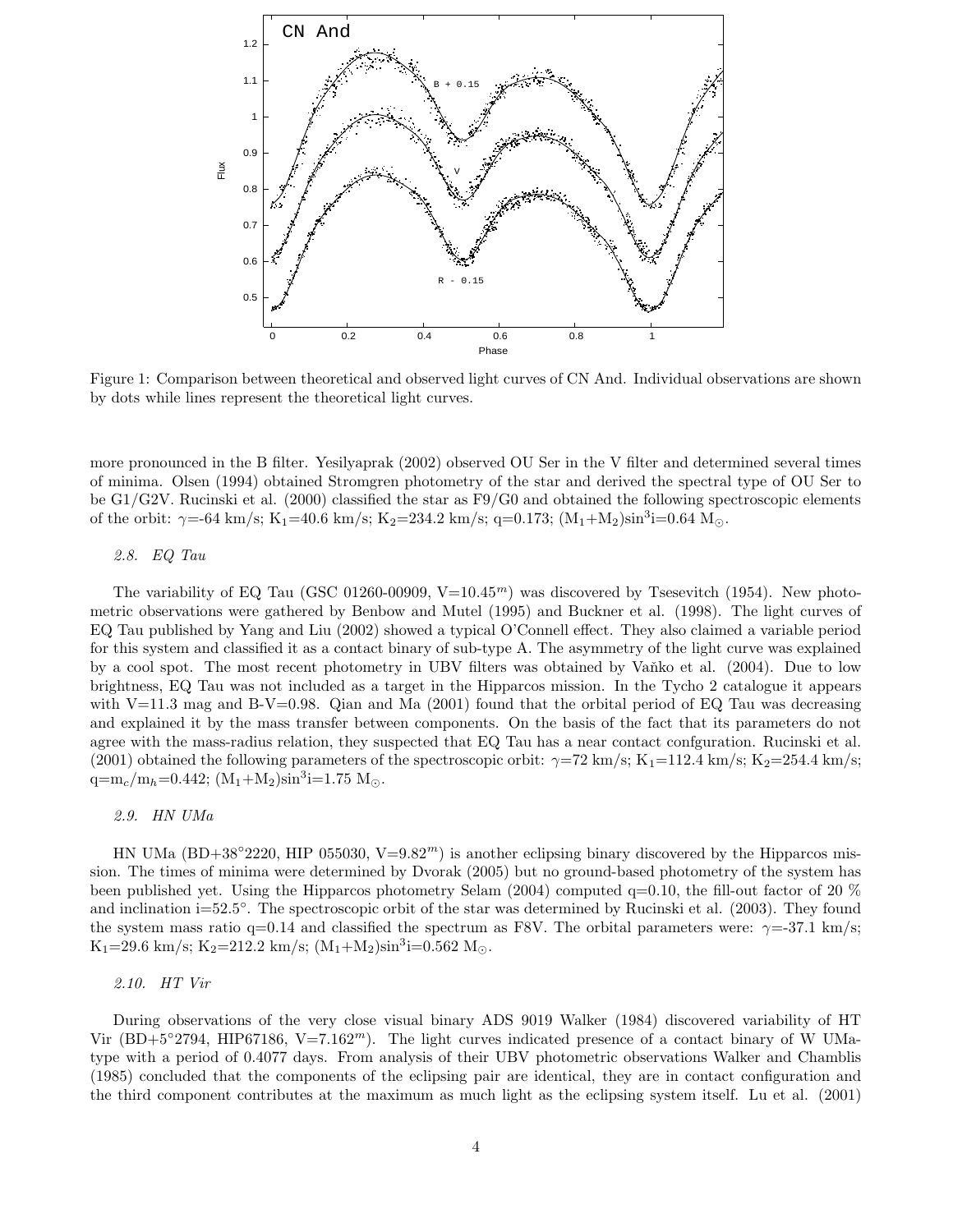

Figure 2: Comparison between theoretical and observed light curves of V776 Cas



Figure 3: Comparison between theoretical and observed light curves of FU Dra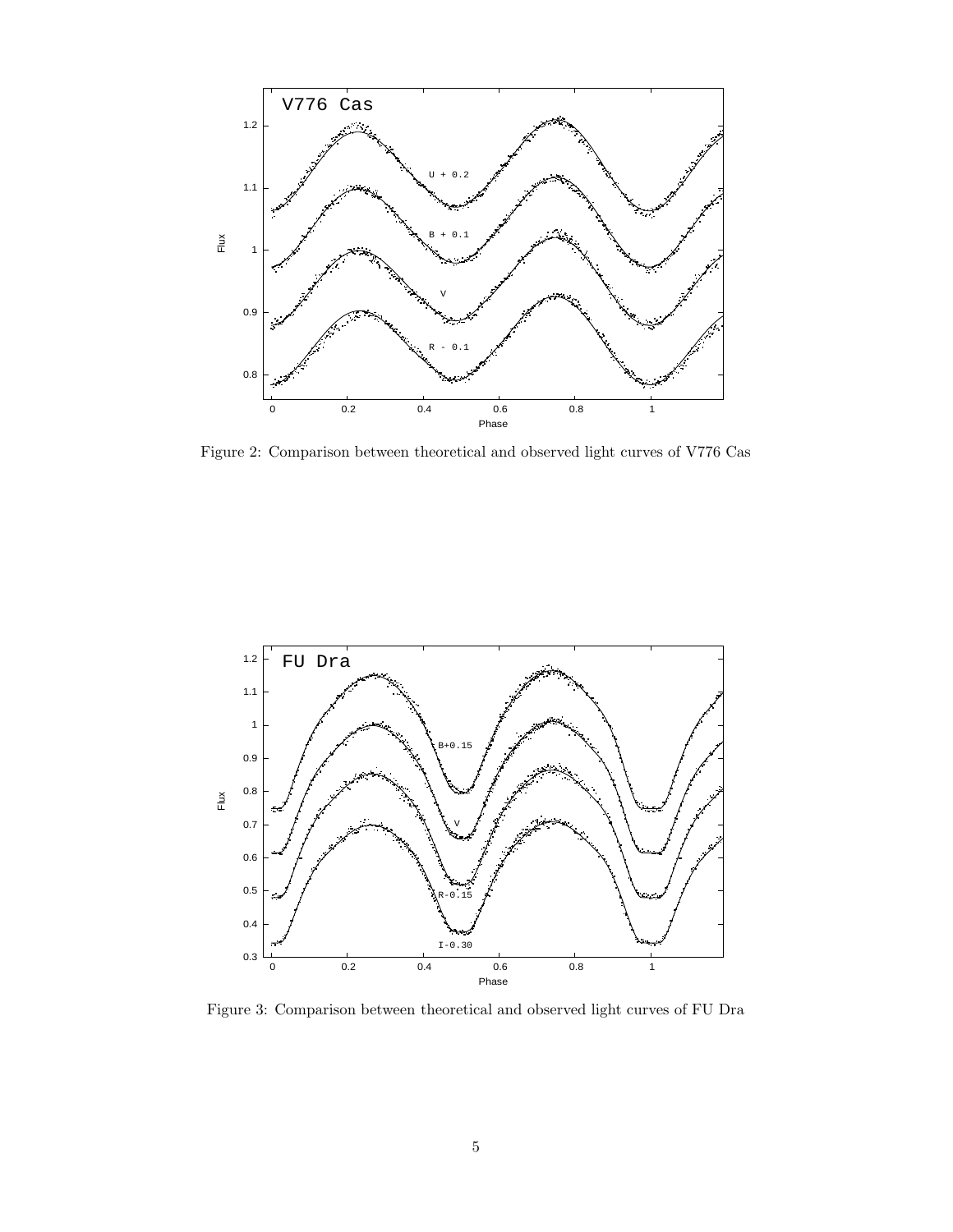

Figure 4: Comparison between theoretical and observed light curves of UV Lyn

determined the following spectroscopic elements for the close binary:  $\gamma = -23.4 \text{ km/s}; K_1 = 169.4 \text{ km/s}; K_2 = 208.5$ km/s;  $(M_1+M_2)sin^3i=2.285$  M<sub>o</sub>; q=0.812. They found that the third component is also a radial velocity variable with a period of 32.45 days that makes HT Vir a quadruple system. Based on the broadening function results Lu et al. (2001) estimated that the companion(s) were about twice fainter than the contact binary at its maximum.

#### 3. Photometric observations

The stars analyzed in this paper were observed at 2 observatories, but we were careful to use only one instrument to obtain a complete light curve of each system. The light curve of FU Dra was obtained at the Astronomical Observatory of the Jagiellonian University with the 50 cm telescope and a Photometrics S300 CCD camera equipped with wide-band BVRI filters. We chose GSC 04181-01726 as the comparison star, whose constancy was confirmed against GSC 04181-01721. The photometric data for nine targets were gathered at Mt. Suhora Observatory using the two-channel (for CN And only) and three-channel photometers (for eight other systems) attached to the 60 cm Cassegrain telescope. Both photometers are equipped with sets of wide-band, close to the Johnson-Morgan system filters and Hamamatsu PMTs. V592 Peg and UV Lyn were observed through the BVRI filters while V776 Cas and HN UMa through UBVR filters. For five targets: CN And, BB Peg, OU Ser, EQ Tau and HT Vir the light curves were collected in BVR filters. We applied a standard reduction procedure, accounting for dead time, different sensitivities of channels, and differential extinction. Table 1 presents the journal of observations for objects analyzed in this paper. The single data points were phased using the epoch of the primary minimum derived from our observations and a recently corrected period (Kreiner 2004). The ephemerides are given in Table 2 along with name of the comparison star we used for observations of each system.

### 4. Light curve modeling

The light curves of all the systems were analyzed by means of the Wilson-Devinney code (Wilson 1979, 1993) supplemented with the Monte Carlo search method. This method does not require any assumption regarding the system configuration, which is concluded from the results. The light curve modeling was done simultanously in all filters. The procedure we applied was in detail described in Papers I and II.

The effective temperature of star No. 1 (the W-D notation: the star eclipsed at phase 0) was fixed and its value was assumed according to the spectral type obtained by the DDO group and making use of the spectral type versus temperature calibration published by Harmanec (1988). Only the spectral type of V592 Per was taken from Grenier et al. (1999). Albedos and gravity darkening coefficients were adopted according to the theory:  $A=1.0$ ,  $g=1.0$ for stars with radiative envelopes and  $A=0.5$ ,  $g=0.32$  for these with convective envelopes. The limb darkening coefficients were taken from the tables by Díaz-Cordovés et al. (1995) and Claret et al. (1995). The inclination, the temperature of the secondary star, potential(s), phase shift and the luminosity of the primary were adjusted. In case of an O'Connell effect, clearly seen in the light curve, a spot(s) was added to our solution and the whole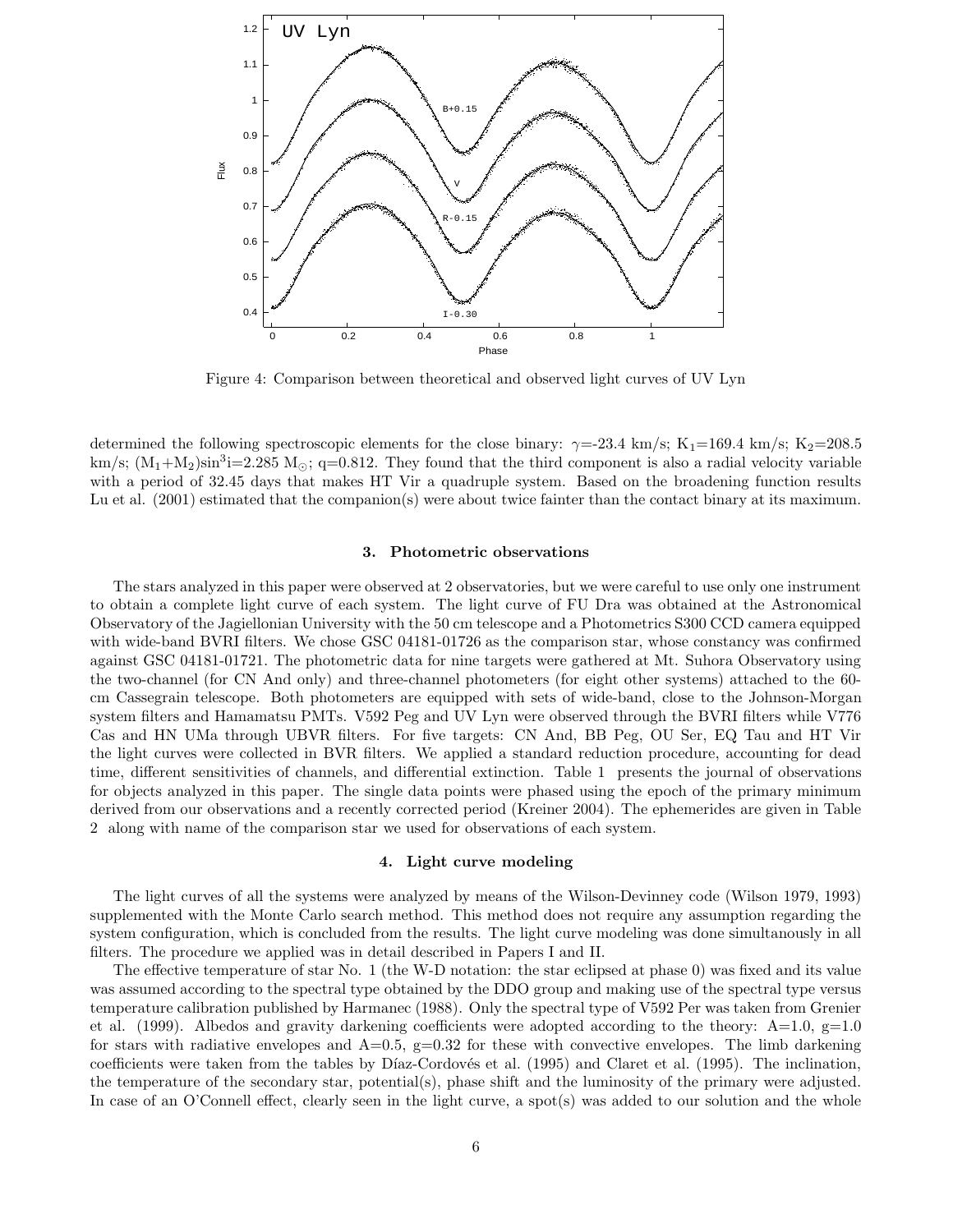

Figure 5: Comparison between theoretical and observed light curves of BB Peg

Table 4: Results from the light curve modeling for CN And, V776 Cas, FU Dra, UV Lyn and BB Peg

| parameter               | $\overline{\text{CN And}}$ | $V776$ Cas           | FU Dra                | UV Lyn              | BB Peg                |
|-------------------------|----------------------------|----------------------|-----------------------|---------------------|-----------------------|
| configuration           | near-contact               | contact              | contact               | contact             | contact               |
| fill-out factor         |                            | 77%                  | 15%                   | 18%                 | 21%                   |
| phase shift             | $0.0054 \pm 0.0004$        | $-0.0123 \pm 0.0014$ | $-0.0006 \pm 0.0002$  | $0.0033 \pm 0.0002$ | $0.0028 \pm 0.0001$   |
| i (degrees)             | $75.1 \pm 0.1$             | $52.5 \pm 0.9$       | $81.0 \pm 0.2$        | $67.6 \pm 0.1$      | $88.5 \pm 0.2$        |
| $T_1(K)$                | $*6450$                    | $*6700$              | $*6100$               | $*6000$             | $*6100$               |
| $T_2(K)$                | $5375 \pm 14$              | 6725±90              | $5670 \pm 5$          | $5770 \pm 5$        | $5780 \pm 7$          |
| $\Omega_1$              | $2.794 \pm 0.013$          | $2.001 \pm 0.008$    | $7.508 \pm 0.005$     | $6.080 \pm 0.001$   | $5.936 \pm 0.003$     |
| $\Omega_2$              | $2.619 \pm 0.001$          | $***2.001$           | $***7.508$            | $**6.080$           | $*** 5.936$           |
| $q_{\rm corr}(M_2/M_1)$ | $*0.371$                   | $*0.138$             | $*3.756$              | $*2.685$            | $*2.589$              |
| $L_1^s(U)$              |                            | $9.355 \pm 0.366$    |                       |                     |                       |
| $L_1^s(B)$              | $10.274 \pm 0.039$         | $8.993 \pm 0.390$    | $3.730 \pm 0.012$     | $3.889 \pm 0.011$   | $4.249 \pm 0.016$     |
| $L_1^s(V)$              | $9.947 \pm 0.037$          | $9.224 \pm 0.385$    | $3.598 \pm 0.010$     | $3.843 \pm 0.009$   | $4.194 \pm 0.014$     |
| $L_1^s(R)$              | $9.634 \pm 0.035$          | $9.520 \pm 0.365$    | $3.510 \pm 0.009$     | $3.797 \pm 0.008$   | $4.116 \pm 0.012$     |
| $L_1^s(I)$              |                            |                      | $3.361 \pm 0.007$     | $3.772 \pm 0.007$   |                       |
| $L_2^s(U)$              |                            | $***1.800$           |                       |                     |                       |
| $L_2^s(B)$              | $***1.977$                 | $***1.738$           | $***8.501$            | $***7.766$          | $***7.586$            |
| $L_2^s(V)$              | $**2.161$                  | $***1.770$           | $***8.632$            | $***7.887$          | $***7.767$            |
| $L_2^s(R)$              | $***2.322$                 | $**1.824$            | $***8.778$            | $***7.964$          | $***7.864$            |
| $L_2^s(I)$              |                            |                      | $***8.891$            | $***8.116$          |                       |
| $l_3^s$ (U)             |                            | $0.080 \pm 0.035$    |                       |                     |                       |
| $l_3^s$ (B)             |                            | $0.080 \pm 0.035$    |                       |                     |                       |
| $l_3^s(V)$              |                            | $0.068 \pm 0.037$    |                       |                     |                       |
| $l_3^s(R)$              |                            | $0.047 \pm 0.035$    |                       |                     |                       |
| $l_3^s(I)$              |                            |                      |                       |                     |                       |
| side<br>$r_1$           | $0.42975 \pm 0.00026$      | $0.5947 \pm 0.0036$  | $0.26968 \pm 0.00037$ | $0.2991 \pm 0.0009$ | $0.30363 \pm 0.00028$ |
| $r_2\ ^{side}$          | $0.28846 \pm 0.00002$      | $0.2443 \pm 0.0035$  | $0.50908 \pm 0.00041$ | $0.4797 \pm 0.0010$ | $0.47778 \pm 0.00030$ |

∗ - not adjusted, ∗∗ - computed, L  $S<sub>1</sub>, L<sub>2</sub><sup>s</sup>$ : W-D program input values – the subscripts 1 and 2 refer to the star being eclipsed at primary and secondary minimum, respectively.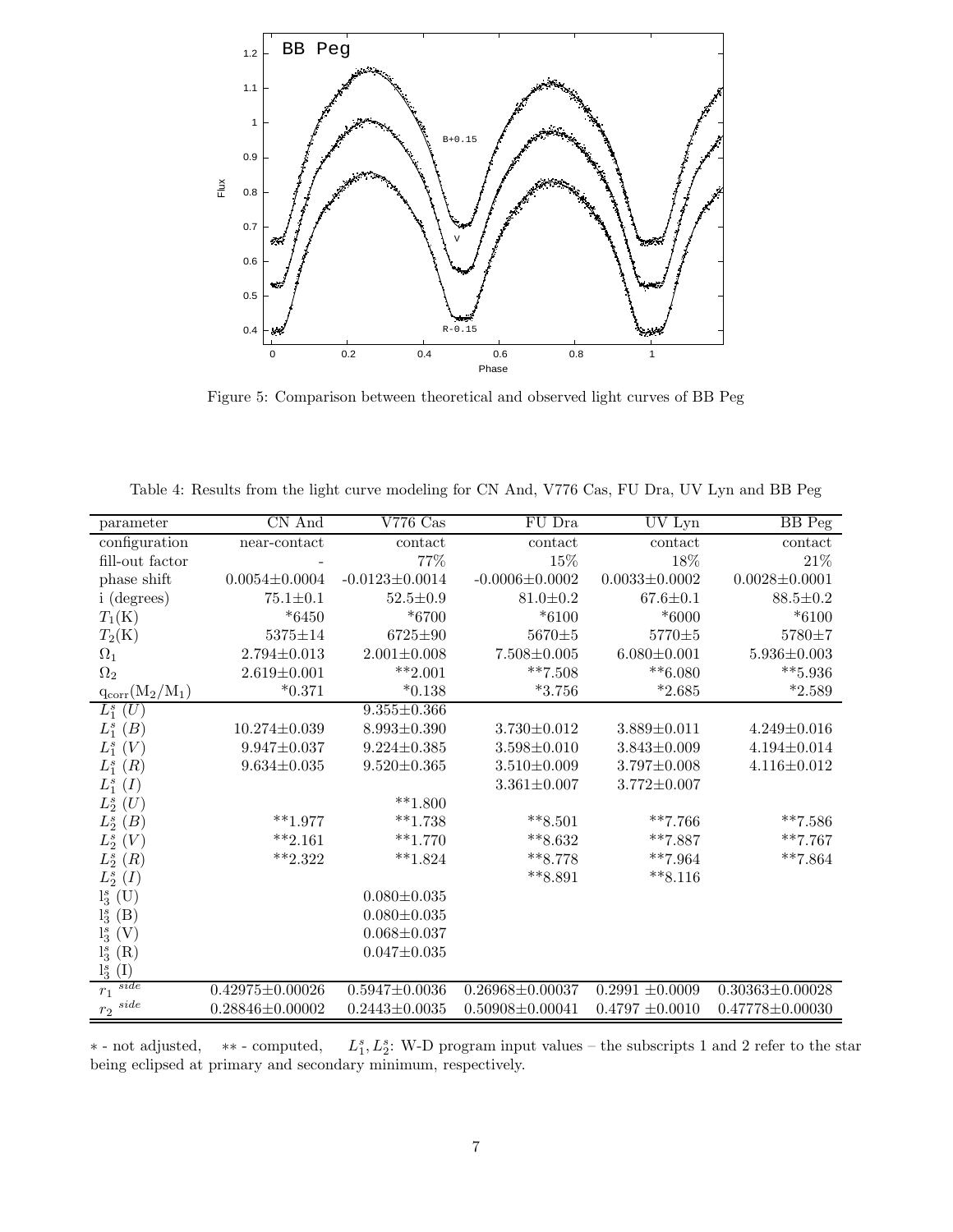

Figure 6: Comparison between theoretical and observed light curves of V592 Per



Figure 7: Comparison between theoretical and observed light curves of OU Ser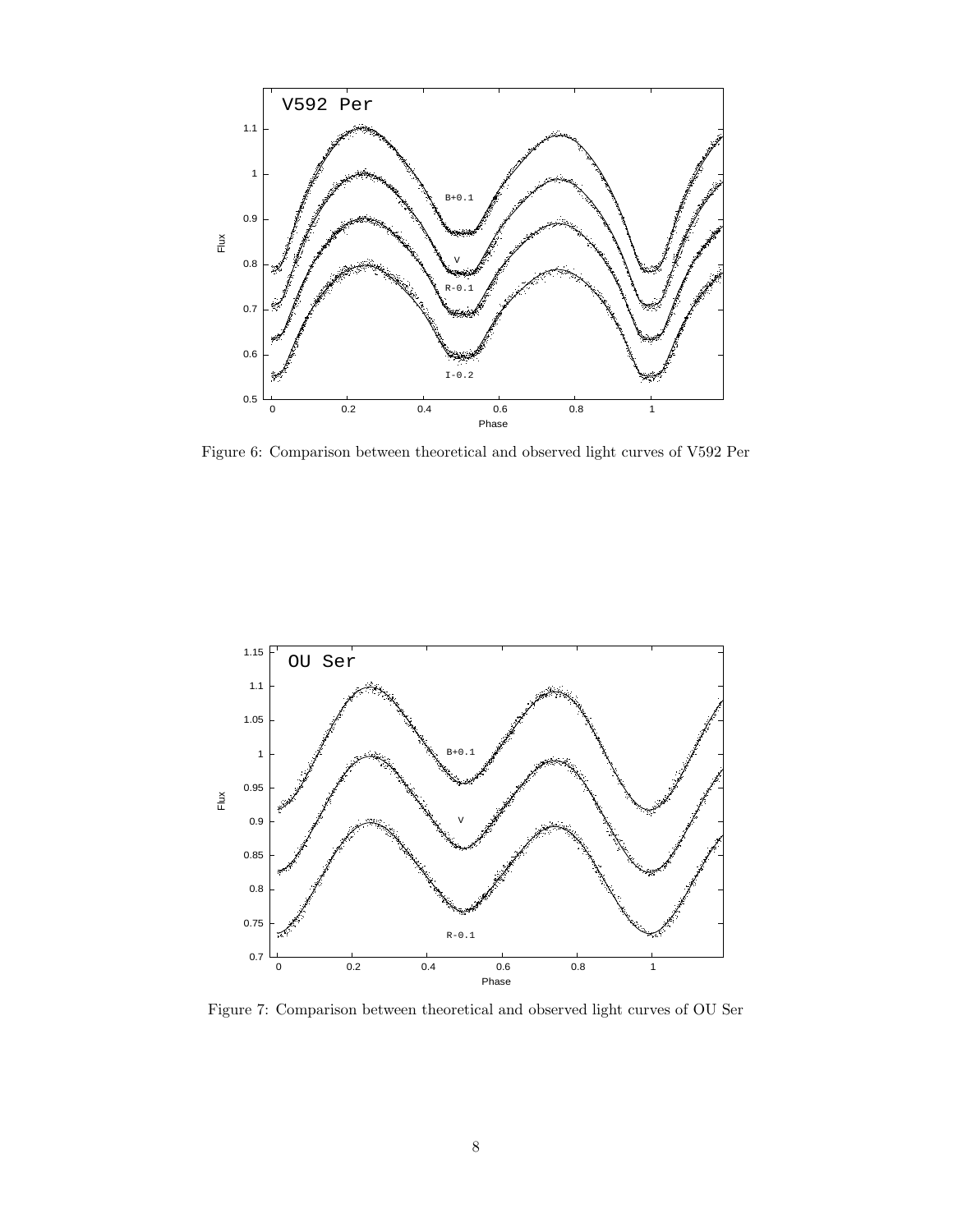

Figure 8: Comparison between theoretical and observed light curves of EQ Tau



Figure 9: Comparison between theoretical and observed light curves of HN UMa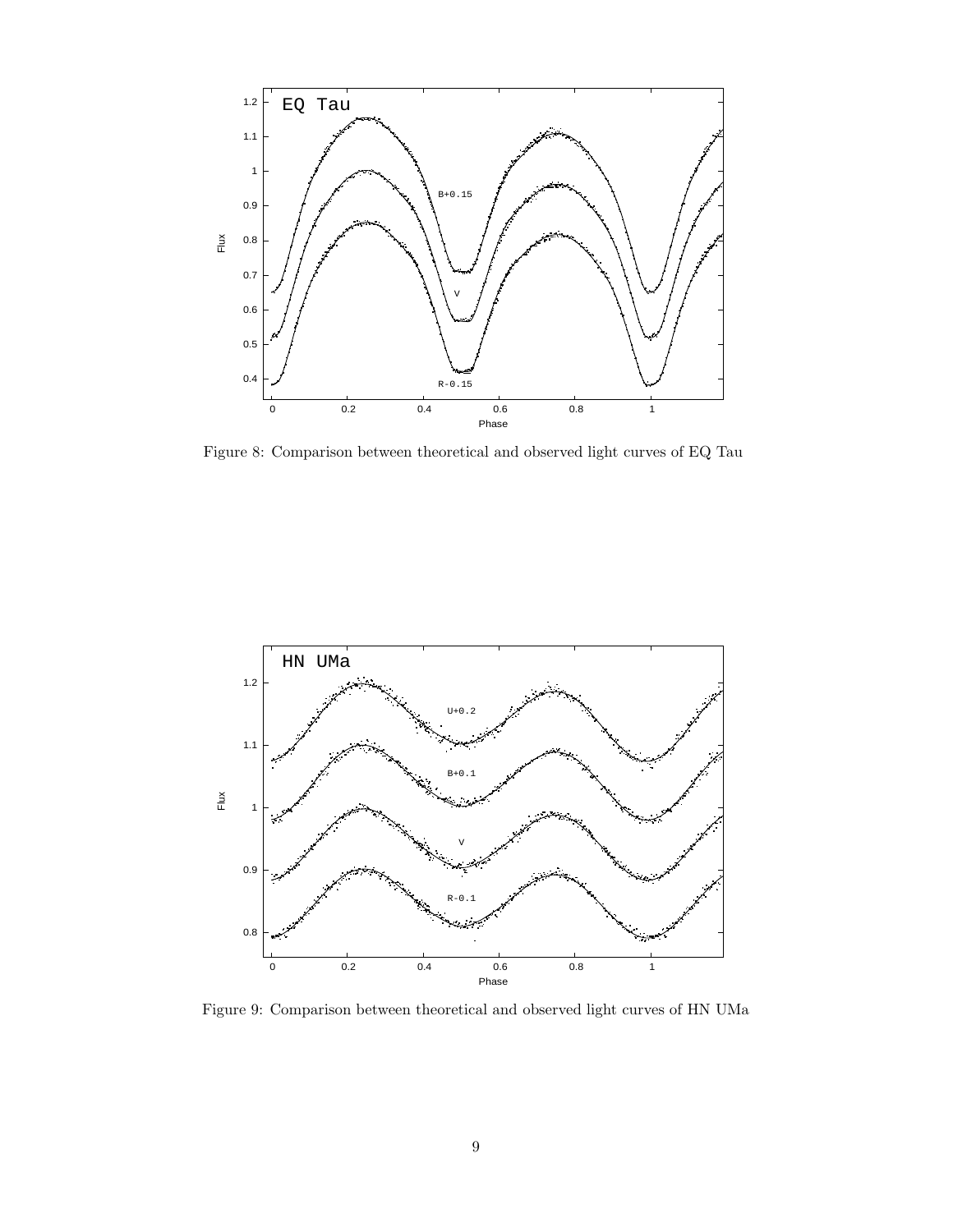| parameter               | $V592$ Per          | OU Ser              | EQ Tau                | HN UMa              | HT Vir              |
|-------------------------|---------------------|---------------------|-----------------------|---------------------|---------------------|
| configuration           | contact             | contact             | contact               | contact             | contact             |
| fill-out factor         | 59%                 | 44%                 | 13%                   | 32%                 | 8%                  |
| phase shift             | $0.0010{\pm}0.0005$ | $0.0025 \pm 0.0009$ | $0.0029 \pm 0.0001$   | $0.0024 \pm 0.0014$ | $0.0011 \pm 0.0002$ |
| <i>i</i> (degrees)      | $89.6 \pm 0.8$      | $52.1 \pm 0.8$      | $85.5 \pm 0.1$        | $46.7 \pm 0.9$      | $84.3 \pm 0.5$      |
| $T_1(K)$                | $*6800$             | $*5950$             | *5860                 | $*6100$             | $*6100$             |
| $T_2(K)$                | $6020 \pm 40$       | $6226 \pm 73$       | $5810 + 5$            | $6082 + 77$         | $6010 \pm 10$       |
| $\Omega_1$              | $2.526 \pm 0.008$   | $2.113 \pm 0.007$   | $2.737 \pm 0.001$     | $2.065 \pm 0.007$   | $4.067 \pm 0.003$   |
| $\Omega_2$              | $***2.526$          | $***2.113$          | $***2.737$            | $***2.065$          | $***4.067$          |
| $q_{\rm corr}(M_2/M_1)$ | $*0.389$            | $*0.172$            | $*0.447$              | $*0.147$            | $*1.227$            |
| $L_1^s(U)$              |                     |                     |                       | $9.656 \pm 0.117$   |                     |
| $L_1^s(B)$              | $5.868 \pm 0.073$   | $9.087 \pm 0.123$   | $8.209 \pm 0.018$     | $9.641 \pm 0.119$   | $3.553 \pm 0.054$   |
| $L_1^s(V)$              | $5.524 \pm 0.070$   | $9.176 \pm 0.112$   | $8.192 \pm 0.016$     | $9.685 \pm 0.110$   | $3.562 \pm 0.053$   |
| $L_1^s(R)$              | $5.162 \pm 0.069$   | $9.297 \pm 0.104$   | $8.200 \pm 0.015$     | $9.772 \pm 0.100$   | $3.544 \pm 0.053$   |
| $L_1^s(I)$              | $4.851 \pm 0.073$   |                     |                       |                     |                     |
| $L_2^s(U)$              |                     |                     |                       | $***1.755$          |                     |
| $L_2^s(B)$              | $**1.466$           | $***2.462$          | $***3.791$            | $***1.758$          | $***3.980$          |
| $L_2^s(V)$              | $***1.528$          | $***2.418$          | $***3.808$            | $***1.770$          | $**4.026$           |
| $L_2^s(R)$              | $**1.523$           | $***2.377$          | $***3.829$            | $***1.788$          | $**4.041$           |
| $L_2^s(I)$              | $**1.534$           |                     |                       |                     |                     |
| $l_3^s$ (B)             | $0.406 \pm 0.005$   |                     |                       |                     | $0.362 \pm 0.009$   |
| $l_3^s(V)$              | $0.426 \pm 0.005$   |                     |                       |                     | $0.360 \pm 0.009$   |
| $l_3^s(R)$              | $0.457 \pm 0.006$   |                     |                       |                     | $0.359 \pm 0.010$   |
| $\rm(I)$<br>$l_3^s$     | $0.475 \pm 0.007$   |                     |                       |                     |                     |
| side<br>$r_1$           | $0.4985 \pm 0.0022$ | $0.5624 \pm 0.0028$ | $0.45900 \pm 0.00009$ | $0.5713 \pm 0.0029$ | $0.3613 \pm 0.0004$ |
| $r_2\ ^{side}$          | $0.3250 \pm 0.0021$ | $0.2483 \pm 0.0026$ | $0.31131 \pm 0.00009$ | $0.2320 \pm 0.0026$ | $0.3991 \pm 0.0004$ |

Table 5: Results from the light curve modeling for V592 Per, OU Ser, EQ Tau, HN UMa and HT Vir

∗ - not adjusted, ∗∗ - computed, L  $S<sub>1</sub>, L<sub>2</sub><sup>s</sup>$ : W-D program input values – the subscripts 1 and 2 refer to the star being eclipsed at primary and secondary minimum, respectively.

surface of the brighter component was searched for a possible spot location. If there was any information about existence of a companion in a system also a third light parameter was added and adjusted. The ranges used for searching for the best solution are given in Table 3.

The results from the light curve modeling are presented in Tables 4 and 5, while the comparison of observations (points) and the best fit achieved (lines) for each system is shown in Figs. 1 - 10.

### 5. Discussion

The physical parameters for ten close binary systems have been obtained by combined solutions of new multicolor light curves and the radial velocity curves from the DDO spectroscopic program (Table 6). The absolute parameters of components of three systems: V592 Per, HN UMa and HT Vir have been determined for the first time. Our results generally agree with recent determinations based on spectroscopic values for the mass ratios for other systems (Vanko et al. 2001, Djurašević et al. 2004, Pribulla and Vanko 2002, Yang and Liu 2002).

Our new light curves of CN And show a strong asymmetry also noticed by other observers. The first quadrature is more than 0.05 mag brighter than the second one (see Fig. 1). In order to obtain a good fit to the BVR light curves we introduced two spots in our model and the whole surface of the brighter star was searched for their location. Due to intrinsic scatter and the distorsion of the light curve the exact configuration of this system is not well determined: van Hamme et al. (2001) obtained a semidetached configuration with the more massive component filling its Roche lobe while Cicek et al. (2005) near-contact geometry with both components filling 99% of their Roche lobes. The final result may even depend on assumptions about spots location. Our best solution resulted in one hot and one cool spots at middle latitudes. The configuration of the best fit is semidetached with the secondary star filling it Roche lobe. The temperature difference between the components is about 1000 K, as indicated by the unequal depth of the minima, much higher than these obtained both by van Hamme et al. (2001) and Çiçek et al.  $(2005)$ .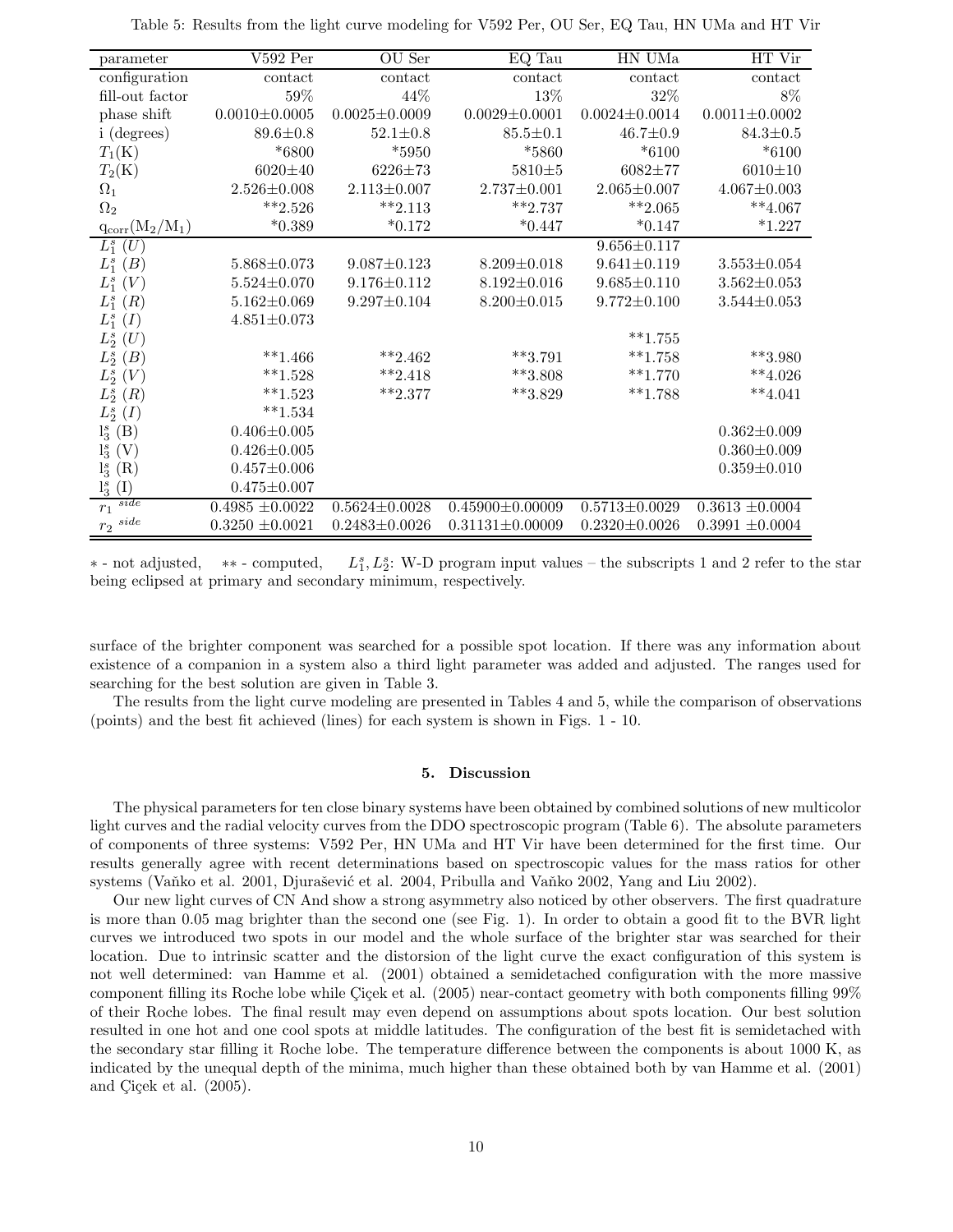

Figure 10: Comparison between theoretical and observed light curves of HT Vir

| Table 6: Absolute parameters of the components |  |  |  |
|------------------------------------------------|--|--|--|
|------------------------------------------------|--|--|--|

| system        | $\mathcal{M}_1$   | $\mathcal{M}_2$   | $R_{\rm 1}$       | $R_{2}$           | $L_1$           | $L_{2}$         |
|---------------|-------------------|-------------------|-------------------|-------------------|-----------------|-----------------|
| CN And        | $1.132 \pm 0.036$ | $0.420 \pm 0.023$ | $1.252 \pm 0.013$ | $0.840 \pm 0.009$ | $2.40 \pm 0.05$ | $0.52 \pm 0.01$ |
| $V776$ Cas    | $1.750 \pm 0.040$ | $0.242 \pm 0.017$ | $1.821 \pm 0.017$ | $0.748 \pm 0.012$ | $5.90 \pm 0.11$ | $1.01 \pm 0.06$ |
| FU Dra        | $0.312 \pm 0.012$ | $1.173 \pm 0.023$ | $0.588 \pm 0.005$ | $1.110\pm0.009$   | $0.42 \pm 0.01$ | $1.13 \pm 0.02$ |
| UV Lyn        | $0.501 \pm 0.015$ | $1.344 \pm 0.025$ | $0.858 \pm 0.007$ | $1.376 \pm 0.010$ | $0.84 \pm 0.01$ | $1.86 \pm 0.03$ |
| <b>BB</b> Peg | $0.550 \pm 0.014$ | $1.424 \pm 0.022$ | $0.813 \pm 0.007$ | $1.279 \pm 0.010$ | $0.81 + 0.01$   | $1.61 \pm 0.03$ |
| $V592$ Per    | $1.743 \pm 0.056$ | $0.678 + 0.037$   | $2.252 \pm 0.025$ | $1.468 \pm 0.018$ | $9.58 \pm 0.21$ | $2.50 \pm 0.09$ |
| OU Ser        | $1.109 \pm 0.038$ | $0.192 \pm 0.008$ | $1.148 + 0.007$   | $0.507 \pm 0.006$ | $1.48 + 0.01$   | $0.34 \pm 0.02$ |
| EQ Tau        | $1.233 \pm 0.030$ | $0.551 \pm 0.020$ | $1.143 \pm 0.009$ | $0.775 \pm 0.006$ | $1.36 \pm 0.02$ | $0.61 \pm 0.01$ |
| HN UMa        | $1.279 \pm 0.060$ | $0.179 + 0.011$   | $1.435 \pm 0.010$ | $0.583 \pm 0.007$ | $2.55 \pm 0.03$ | $0.41 \pm 0.03$ |
| HT Vir        | $1.046 \pm 0.013$ | $1.284 \pm 0.015$ | $1.107 + 0.004$   | $1.223 \pm 0.005$ | $1.50 + 0.01$   | $1.72 \pm 0.02$ |

The shape of the light curve of V776 Cas indicates low inclination. Additionally the contribution of a third light further decreases the amplitude of variations. Our solution resulted in an inclination of i=52.5◦ and the contribution of the visual companion in the range from 8% to about 5% in the U and R filters, respectively. The secondary star is slightly hotter than the primary. V776 Cas is in deep contact configuration with a fill-out factor of 77%. Considering the low inclination and influence of the third light this solution is not as reliable as these for high-inlination systems.

Due to its lower brightness observations of FU Dra show larger scatter, but the theoretical light curve describes them well. Because of a noticable O'Connel effect, not reduced after accounting for color term extinction, one cool spot was introduced in our model. We obtained a high inclination of  $i=81°$  for this system as indicated by deep eclipses. The configuration is contact with a fill-out factor of 15%.

A similar fill-out factor was obtained for UV Lyn (18%). Also this star shows a significant difference in brightness of the maxima and we had to add a spot into the model. The best fit was obtained for a big cool spot near the equator of the secondary star. We confirm the results by Vanko et al. (2001) that the bigger component in this system is the cooler one.

BB Peg shows a flat bottom primary minimum. The secondary minimum is a little shallower. Our solution resulted in a high inclination of i=88.5◦ and a contact configuration with a fill-out factor of 21%. The bigger component is cooler and again, a cool spot was placed on the more luminous star as a noticable O'Connell effect is present in the light curve.

V592 Per is another high-inclination system  $(i=89.6°)$ . Due to the contribution of a companion star, the amplitude variations are smaller than for BB Peg. We obtained a deep contact configuration with the contribution of the third star to the total light from about  $40\%$  in the B filter to about  $48\%$  in the I filter, in good agreement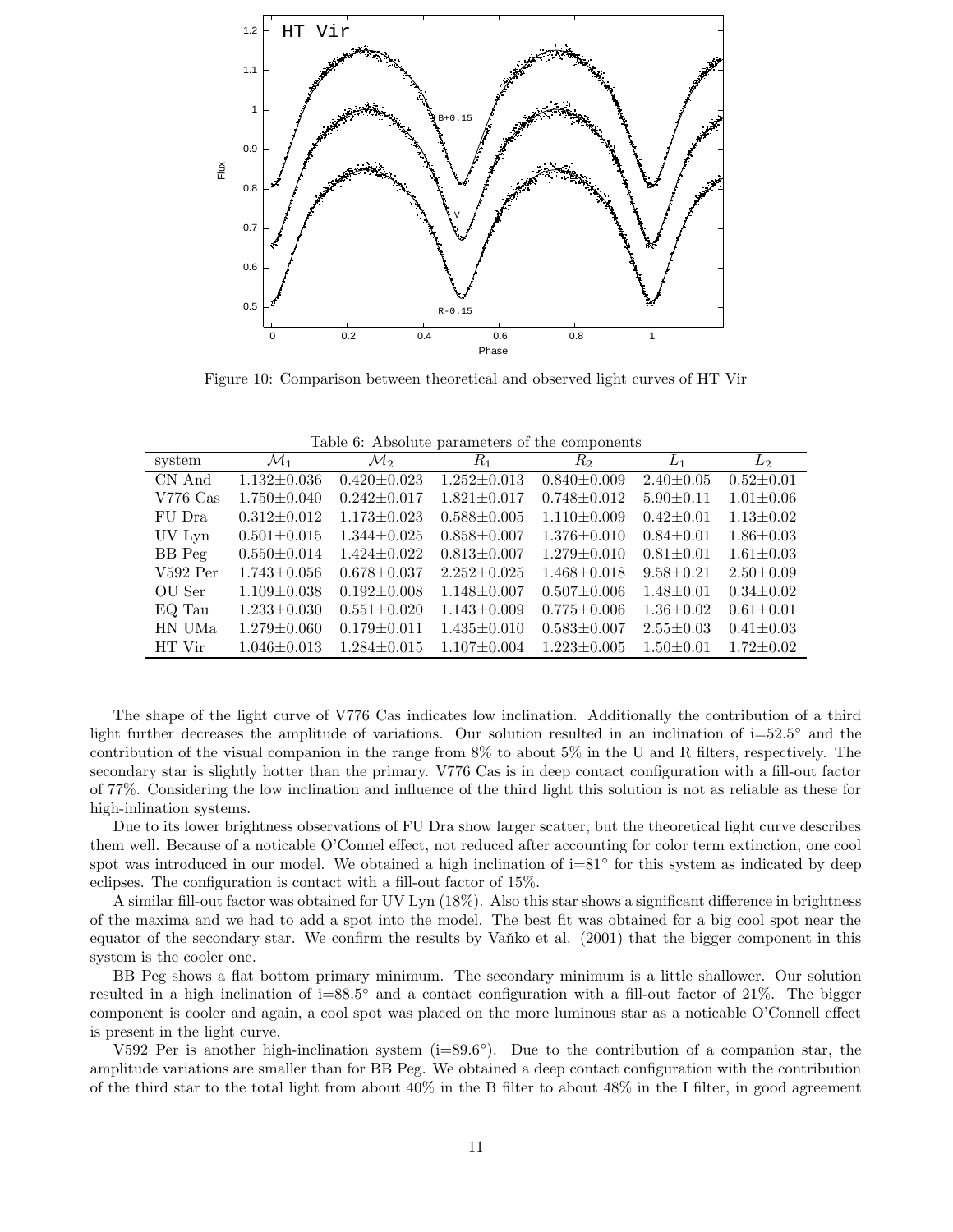with estimates from broadening functions analysis (Rucinski et al. 2005).

Light curves of OU Ser and HN UMa are featurless, similar to that of V776 Cas, indicating low inclination. Indeed, inclination of 52◦ was derived for OU Ser while even lower i=47◦ for HN UMa. As there is no indication of the existence of a third light in these systems, their solution should be somewhat more reliable than that of V776 Cas. For both systems the contact configuration described observations the best. The fill-out factors are 48% and 32% for OU Ser and HN UMa, respectively.

The light curve of EQ Tau shows deep eclipses and an O'Connell effect. Therefore, a cool spot on the primary component surface was assumed. Our solution confirms the results by Yang and Liu (2002) and Pribulla and Vanko (2002). The degree of contact is low with the fill-out factor of 13% and the components have almost the same temperatures.

The best fit we obtained for HT Vir resulted in a marginally contact configuration with a fill-out factor of 8%. The visual companion contributes about 36% to the total light, independently of the filter, a lower contribution than that derived by Lu et al. (2001), Walker and Chamblis (1985). Since the third light was introduced into the model, which is strongly correlated with many parameters, the configuration is not quite reliable. Only some independent companion brightness estimate (i.e. from specle measurements) can resolve the problem.

Acknowledgements. This project was supported by the Polish National Committee grant No.2 P03D 006 22 and the project F1411/2004 of the Bulgarian Ministry of Education and Science. We would like to thank Greg Stachowski for language corrections.

### REFERENCES

Awadalla, N.S. 1988, Astroph. Space Sci., 140, 137.

Baran, A., Zola, S., Rucinski, S.M. et al. 2004, Acta Astron., 54, 195 (Paper II).

Benbow, W., Mutel, R. 1995, IBVS, 4187.

Bossen, H. 1973, Astron. Astroph. Suppl. Ser., 10, 217.

Bozkurt, S., Ibanoglu, C., Gulmen, O., and Gudur N. 1976, IBVS, 1087.

Buckner, M., Nellermoe, B., and Mutel, R. 1998, IBVS, 4559.

Carney, B., Latham, D., Laird, J., and Aguilar, L. 1994, Astron. J., 107, 2240.

Cerruti-Sola, M., Milano, L., and Scaltriti F. 1981, Astron. Astroph., 101, 273.

Çiçek, C., Erdem, A., and Soydugan, F. 2005, Astron. Nach., 326, 127.

Claret, A., Díaz-Cordovés, J., and Gimenez, A. 1995, Astron. Astrophys. Suppl. Ser., 114, 247.

Díaz-Cordovés, J., Claret, A., and Gimenez, A. 1995, Astron. Astrophys. Suppl. Ser., 110, 329.

Djurašević, G., Albayrak, B., Selam, S., Erkapić, S., and Senavci, H. 2004, New Astronomy, 9, 425.

Douglas, G.D., Mason, B.D., Rafferty, T.J., and Holdenried, E.R. 2000, Astron. J., 119, 307.

Duerbeck, H. 1997, IBVS, 4513.

Dvorak, S. 2005, IBVS, 5603.

ESA, 1997, The Hipparcos & Tycho Catalogues, ESA SP-1200, Noordwijk.

Evren, S., Ibanoglu, C., Tunca, Z., Akan, M.C., and Keskin, V. 1987, IBVS, 3109.

Gazeas, K., Baran, A., Niarchos, P., et al. 2005, Acta Astron., 55, 121 (Paper IV).

Geier, E., Kippenhahn, R., and Strohmeier, W. 1955, Kleine Veroff. Remeis-Sternw. Bamberg, No 11.

Gomez-Forrellad, J., Garcia-Melendo, E., Guarro-Flo, J., Nomen-Torres, J., and Vidal-Sainz, J. 1999, IBVS, 4702.

Grenier, S. et al. 1999, Astron. Astrophys. Suppl. Ser., 137, 451.

Harmanec, P. 1988, Bull. Astron. Inst. Czechosl., 39, 329.

Heintz, W. 1990, Astroph.J. Suppl., 74, 275.

Hoffmeister, C. 1931, Astron. Nach., 242, 133.

Hoffmeister, C. 1949, Astron. Abhandl. Astron. Nach., 12, 1.

Hog, E., Fabricius, C., Makarov, V., et al. 2000, Astron. Astrophys., 355, L27.

Hrivnak, B.J. 1990, Bull. American Astron. Soc., 22, 129.

Kaluzny, J. 1983, Acta Astron., 33, 345.

Keskin, V. 1989, Astroph. Space Sci., 153, 191.

Kreiner, J.M., Rucinski, S.M., Zola S., et al. 2003, Astron. Astrophys., 412, 465 (Paper I).

Kreiner, J.M. 2004, Acta Astron., 54, 207.

Kuklin, G. 1961, Astron. Tsirk. No 222, 25.

Leung, K., Zhai, D., and Zhang, Y. 1985, Astron. J., 90, 515.

Lu, W.-X, Rucinski, S.M. 1999, Astron. J., 118, 515.

Lu, W.-X, Rucinski, S.M., and Ogloza, W. 2001, Astron. J., 122, 402.

Lucy, L., and Wilson, R. 1979, Astrophys. J., 231, 502.

Markworth, N., and Michaels, E. 1982, PASP, 94, 350.